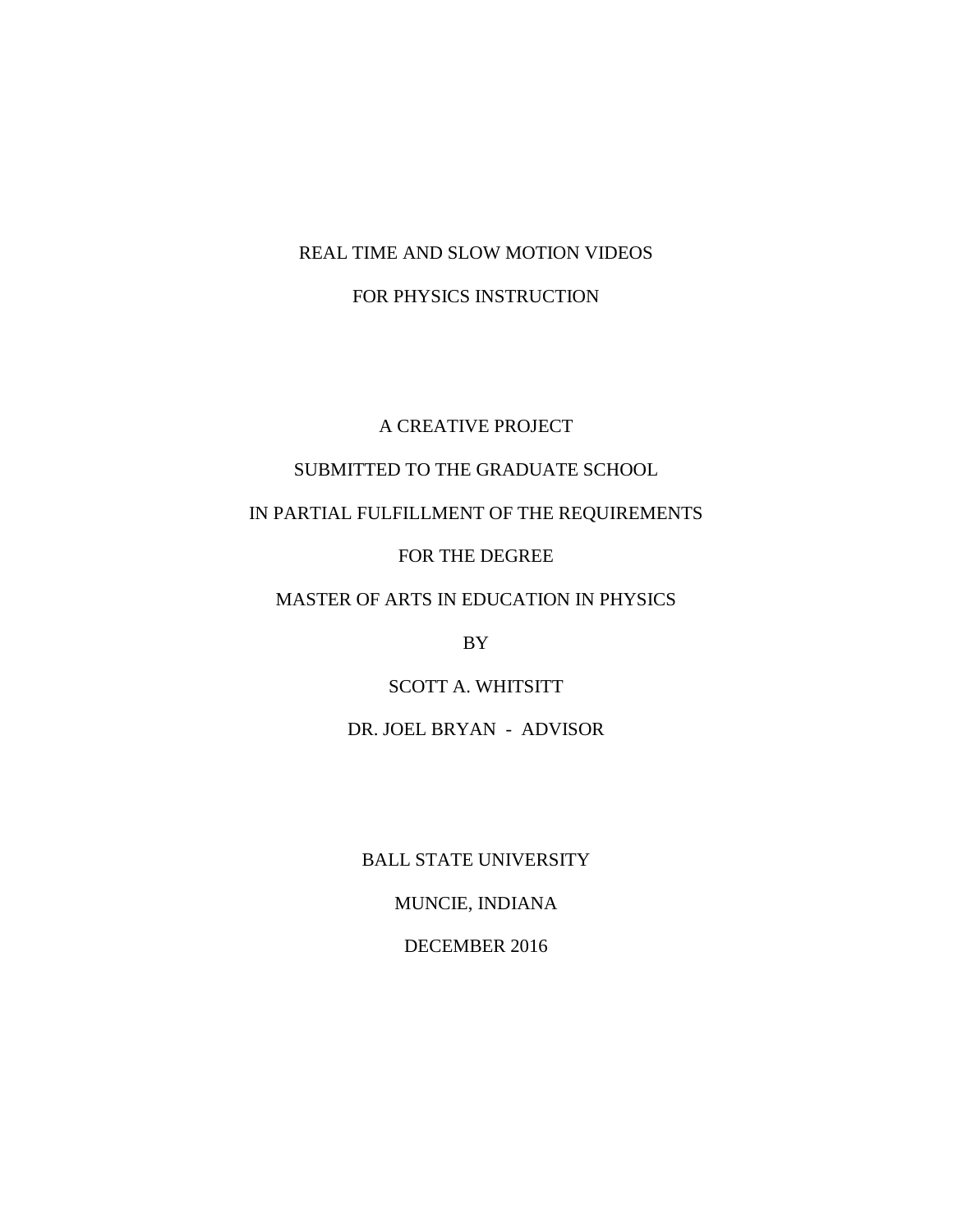This creative project consists entirely of a series of videos that have been published on a YouTube channel (https://www.youtube.com/channel/UCcED9MDwLBSvl5VFJYTtWyA). This document presents a compilation of the descriptions composed for each of the videos. The title of each video is followed by the description text and the URL for each video.

#### Charged PVC Pepper Attraction

In this video you see an electrically charged piece of PVC pipe being brought near a mixture of salt & pepper that has been sprinkled on the table. The pipe has been rubbed with rabbit fur to add electrons to it and give it an overall negative charge. The salt and pepper are generally neutral and are, therefore, attracted to the pipe. At approximately 6.25% of actual speed, you can easily see the grains jumping up toward the pipe. Look closely and you'll see some grains that look like they're "falling" off of the balloon. Viewing it at this speed disguises the fact that these grains are actually being repelled from the balloon after having acquired extra electrons from the balloon itself.

https://www.youtube.com/watch?v=JuI3qMXMvvI

#### Arcs From a Tesla Coil

This video simply shows the arc produced by a high-voltage Tesla coil held near a piece of metal. If the voltage is high enough to overcome the dielectric strength of air, electrons will jump from the coil to metal creating an arc.

https://www.youtube.com/watch?v=BbN597Dnpvs

### Water Balloon Pop

This video shows a couple of different water-filled balloons being popped while held steady. It is interesting to note how the water largely retains the shape of the balloon for an instant immediately after being popped. The only places where the round shape is disturbed are where the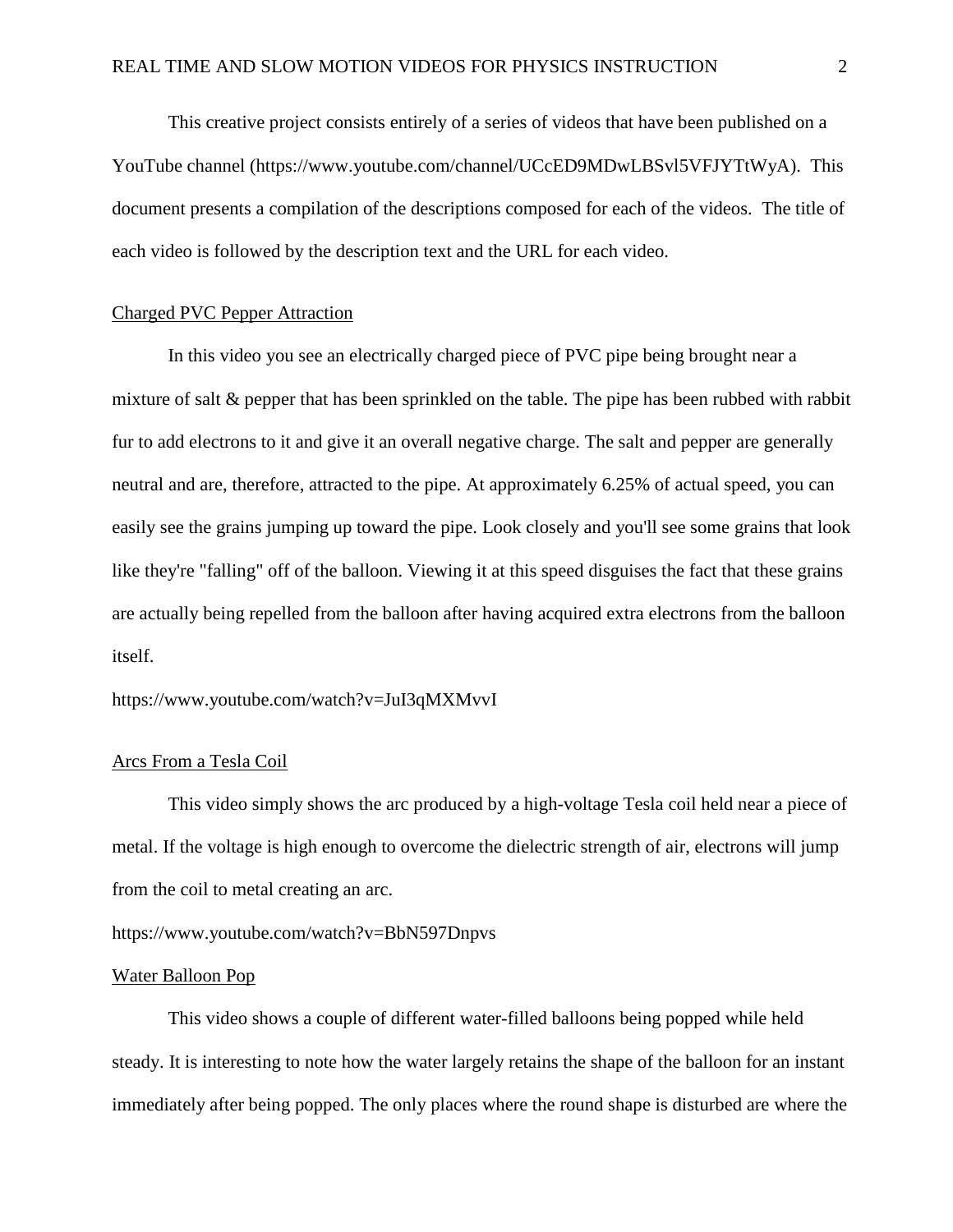pin punctured the balloon and almost directly opposite that site where the shards of balloon are pulled together and, ultimately, away from the water.

https://www.youtube.com/watch?v=XccTm8gxRc4

#### Popping a Balloon

In this video you see a couple of different balloons being popped. We kind of recorded this just for fun but from a physics standpoint, you can see how the tension in the stretched balloon pulls the shards of rubber away from the place where the original tear/hole was made in it. https://www.youtube.com/watch?v=rySDg7PEj50

#### Water Balloon Drop

This video presents a couple of different water balloons bursting as they hit the ground. Although a simple idea, a physical analysis of the forces involved is probably too complex for the description of a YouTube video. Let's call this one interesting but "just for fun."

https://www.youtube.com/watch?v=eR1QIbrRiA4

### Flipping a Card From Under a Coin

In this demonstration of Newton's first law, a card is placed on the tip of a finger with a penny balanced on top. The instructor uses a finger on his other hand to flick the card forward (away from himself) while the penny remains balanced on his finger due to inertia. https://www.youtube.com/watch?v=LzdWRwsRvpQ

#### Dropped Eggs

We did this video pretty much because we had eggs and a high-speed camera and we thought it would be fun. It was. We dropped both eggs side-by-side from the same height. The egg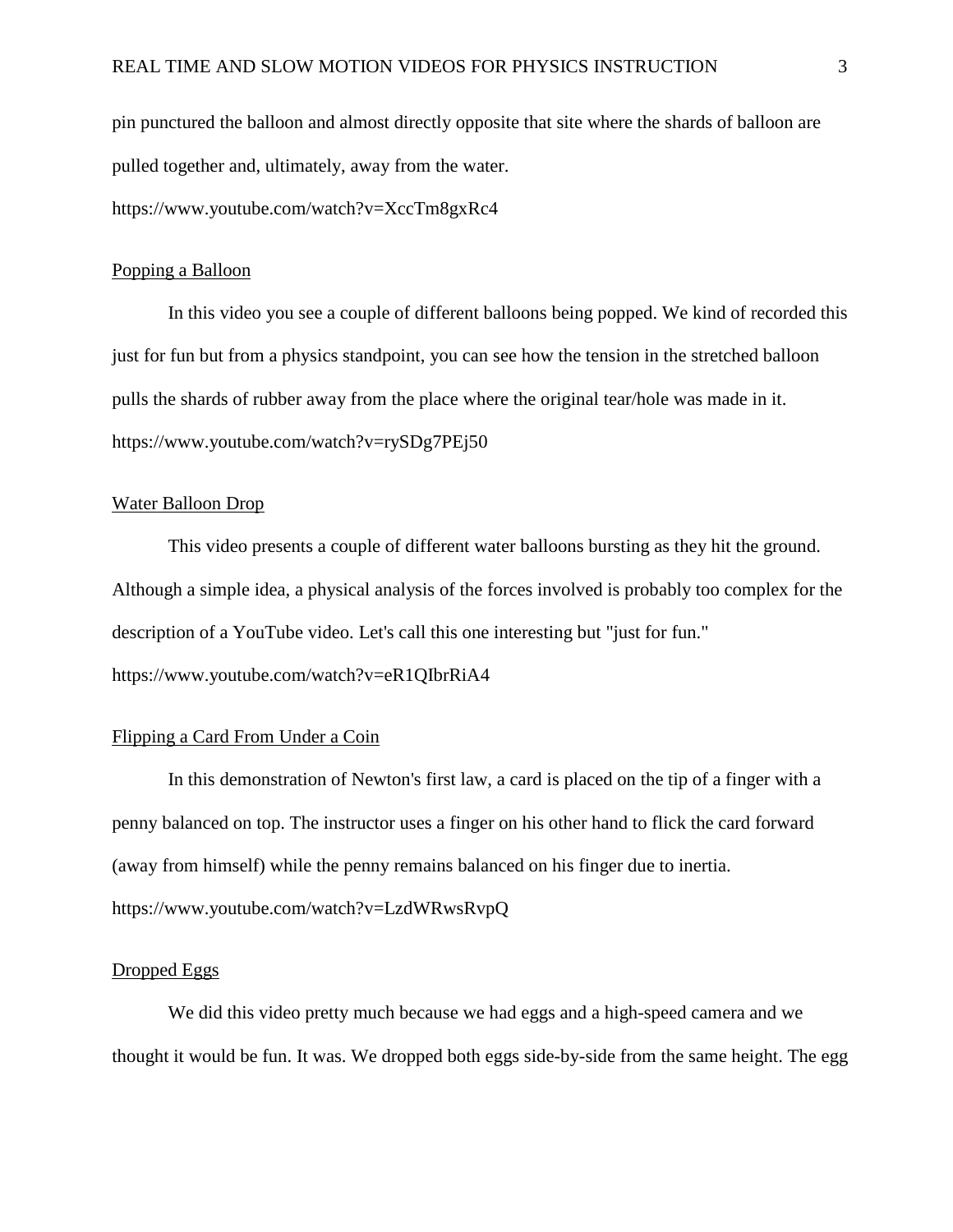on the left hits the countertop while the egg on the right hits a plastic sheet stretched across the sink. Results are as expected.

https://www.youtube.com/watch?v=s8Pxkcv1TfM

#### Tuning Fork Dipped In Water

This video presents two different tuning forks dipped into a beaker of water after being struck shown at 1/16th speed. Even at this speed, it is difficult to see the tines of the 512 Hz fork move but the energy transferred to the water by forced vibration is obvious. The tines of the 320 Hz fork, however, can be seen moving.

https://www.youtube.com/watch?v=gTuna0qbXE8

#### Arcs in a Jacobs Ladder

This video shows the arc across the arms of a Jacob's Ladder. The apparatus is simple, if not readily available. Two conducting rods or stiff wires are attached to the output of a highvoltage transformer—in this case the transformer steps up the voltage from 120 vac to 10,000 vac. The stepped up voltage creates a potential difference at the bottom of the ladder large enough to break down the dielectric strength of the air between the rods and a spark jumps. The spark heats the air turning it into conducting plasma and a steady arc is established. The arc heats the surrounding air and, since hot air rises, so does the arc—at least until the arms are far enough apart to extinguish the arc. In this slow-motion video, you can see that the arc appears to be jumping back and forth between the rods. This would make sense since the electricity in the arc is alternating current which changes direction 60 times per second.

https://www.youtube.com/watch?v=36hySKOfYvw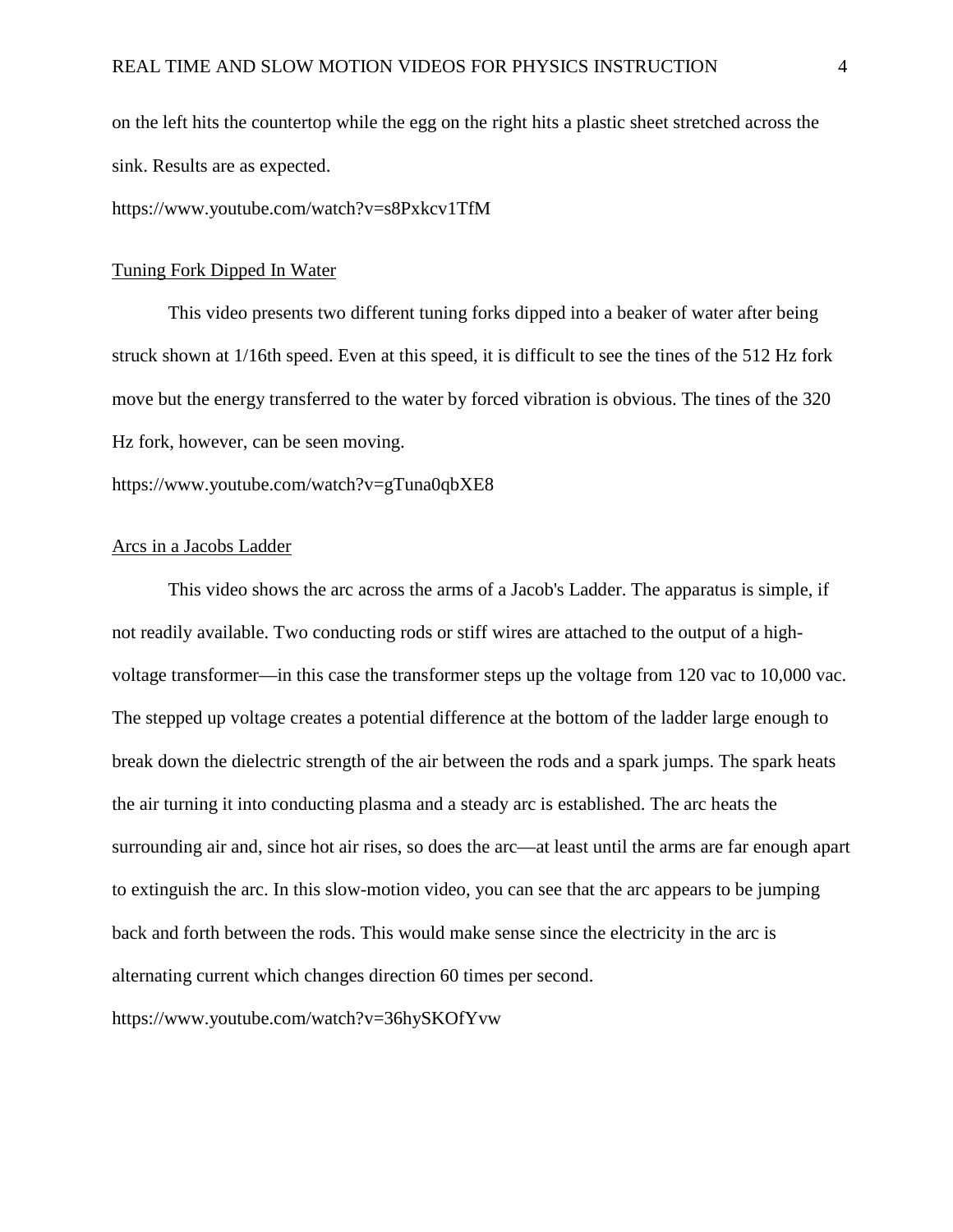#### Dropped Slinky

When done in the classroom, this demonstration simply happens too fast to really see what's going on but slowing it down by a factor of eight is truly revealing. Here, a slinky toy is dangled from the instructor's hand. When the instructor releases the top of the slinky, the bottom of the toy does not fall immediately but seems to defy gravity by remaining stationary until the rest of the slinky has collapsed. As the slow-motion video shows, the slinky begins falling from the top and the collapse travels downward as a longitudinal or compression wave.

An explanation: Consider each coil of the slinky as a separate system and picture free-body diagrams of coils at the bottom, middle, and top of the slinky. The bottom coil of the slinky has two forces acting on it—gravity pulling down and the tension of the coil directly above it pulling up. Each of the middle coils have three forces acting on them—gravity and the tension in the coil directly below it pulling down and the tension in the coil just above it pulling up. Like the middle coils, the top coil also has gravity and the tension in the coil below it pulling down but it is the instructor's hand pulling up on it. Now, when the instructor releases the top coil, it begins to fall. As the top coil falls, the tension holding up the coil directly below it diminishes and that coil begins to fall. Likewise, as the second coil begins to fall, the tension holding the third lessens and that coil begins to fall. This process continues downward through the slinky until all of the upper coils have begun falling and the tension holding up the bottom coil begins to drop allowing the bottom of the slinky to fall.

The key here is to remember that 1) the slinky is not a rigid body and 2) after the top coil is released, the reduction in tension holding up each successive coil depends upon how quickly each coil is accelerated downward. Since each slinky coil has mass, the elimination of upward tension cannot happen instantaneously and there will be a time interval between when one coil begins to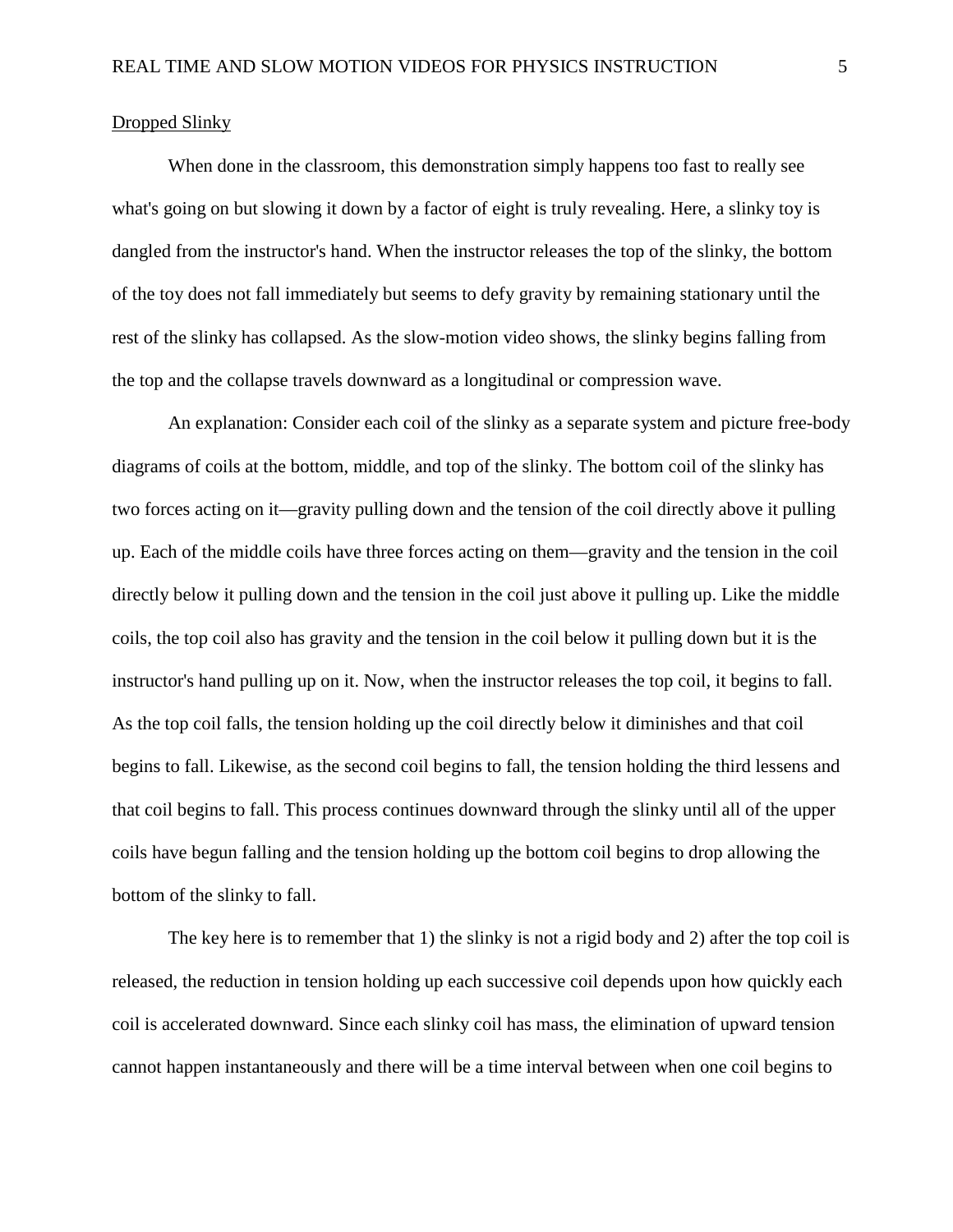fall and when the coil directly below it begins to fall. Add up the delays between all the coils beginning their fall and this phenomenon makes perfect sense.

https://www.youtube.com/watch?v=LyJcbTxHX\_8

#### Water Balloon Drop on Terry's Head

This is another "just for fun" video of a water balloon popping. This time our colleague Terry volunteered (yes, he actually volunteered) to have a water balloon dropped on his head. When we finally saw the video, we were all a bit surprised at how the balloon deformed around Terry's head before finally bursting.

https://www.youtube.com/watch?v=k4rtVC37BLw

### Charged Balloon Pepper Attraction

In this video you see an electrically charged balloon being brought near a mixture of salt  $\&$ pepper that has been sprinkled on the table. The balloon has been rubbed with rabbit fur to add electrons to it and give it an overall negative charge. The salt and pepper are generally neutral and are, therefore, attracted to the balloon. At approximately 6.25% of actual speed, you can easily see the grains jumping up toward the balloon. Look close and you'll see some grains bounce off of the balloon only to be pulled right back to it. You'll also see some grains that look like they're "falling" off of the balloon. Viewing it at this speed disguises the fact that these grains are actually being repelled from the balloon after having acquired extra electrons from the balloon itself. https://www.youtube.com/watch?v=WWZ1Q0jJekc

#### Vertical Launch with Horizontal Motion

This projectile motion demonstration (also called "vertical gun and car") presents the independence of vertical and horizontal components of motion quite nicely. A low-friction cart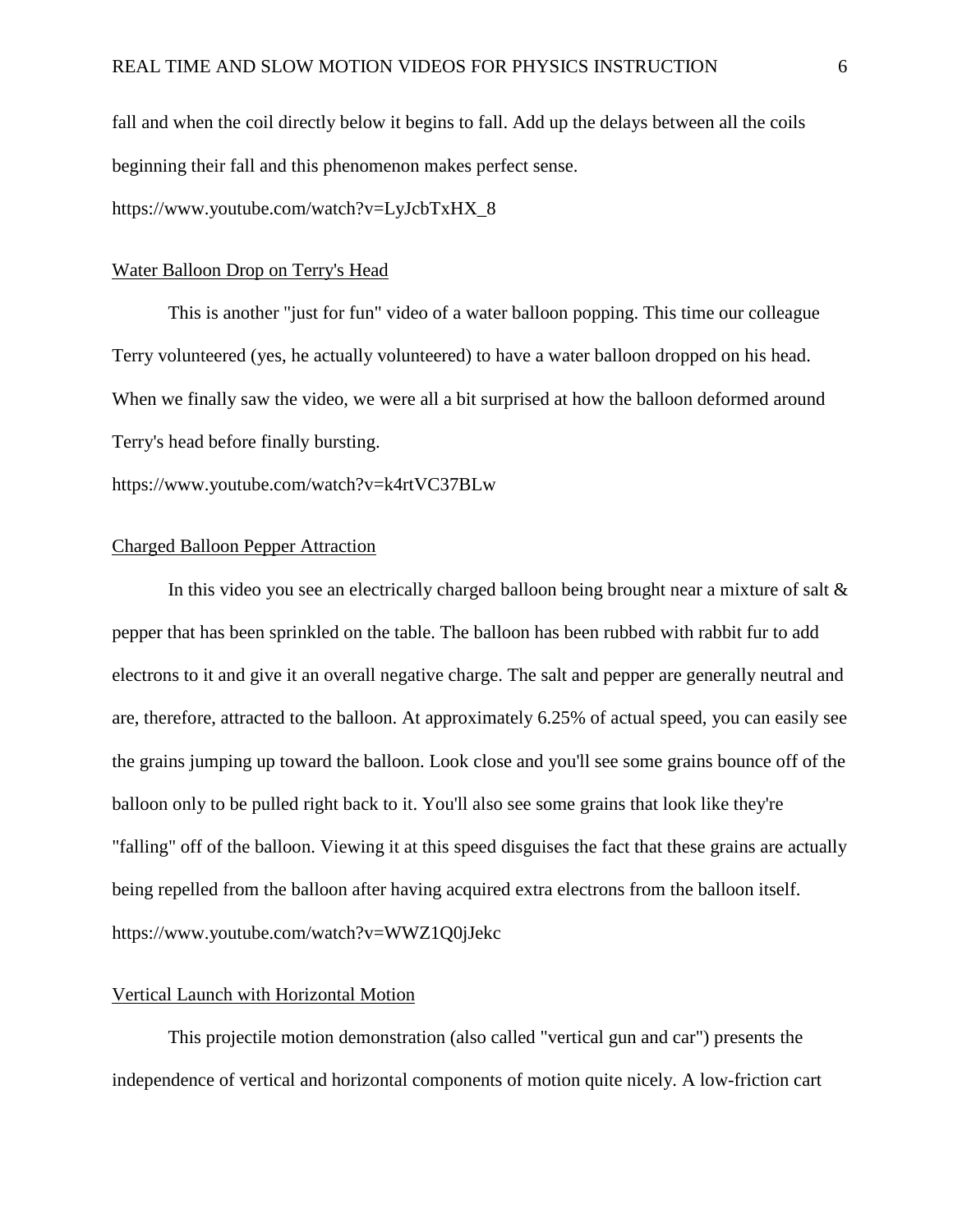with a projectile launcher rolls down the track and launches a ball vertically into the air. At full speed it is obvious that the ball lands right back in the cart but when slowed down, one can see the clearly parabolic path the ball takes from launch to landing.

https://www.youtube.com/watch?v=oOOildzSRfc

#### Egg Inertia Trick x 8

This is a more ambitious variation on the "egg trick" that you can view at the link below. In this version, a second layer of 4 eggs is stacked on top of the first layer. Observe how much more important a factor friction between the cardboard and the plastic rings becomes in this attempt. The results aren't quite what we hoped for but we still consider this one a success! https://www.youtube.com/watch?v=4BnML-QCHLg

#### Egg Inertia Trick x 4

This video is a great demonstration of Newton's first law. Here, four glasses of water are placed on a counter or table, a piece of cardboard is placed on top of the glasses, and four eggs (held in place by plastic rings) are then placed on top of the cardboard and arranged to be directly above each one of the glasses. A broomstick is used to whack the card sideways, pushing it out from under the eggs quickly and the eggs all drop into their respective glasses due to inertia. When we slow the action down, it is interesting to observe how friction between the cardboard and the plastic rings affects the results. We also recorded a more ambitious version of the "egg trick" which you can view at the link below.

https://www.youtube.com/watch?v=1yPgFXD1iZI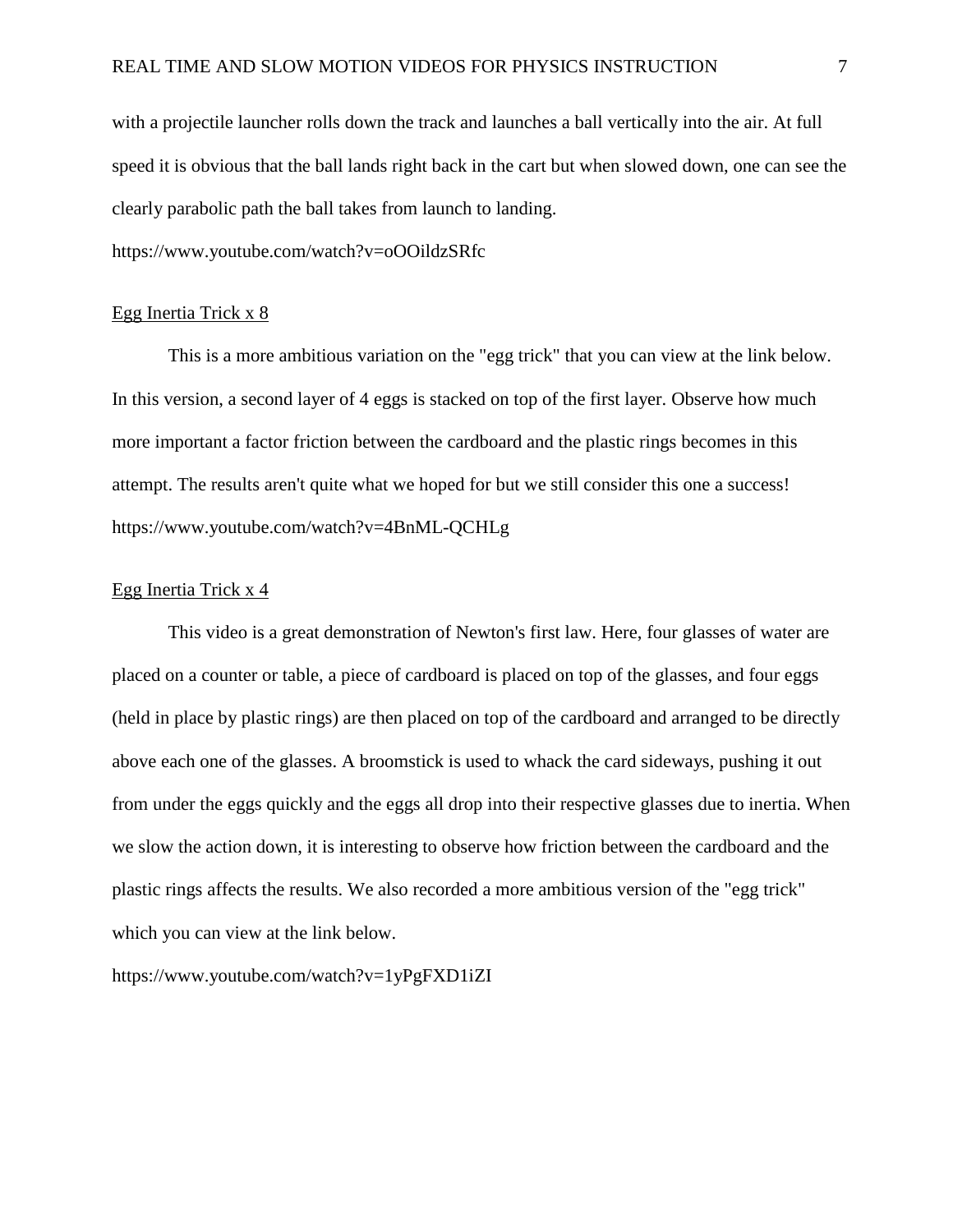#### Falling Chimney

The "falling chimney" demonstration offers an opportunity to discuss inertia, gravitational acceleration, and rotational motion all at the same time and is another one that happens way too fast to see what's really happening. The apparatus itself comprises two boards connected by a hinge, a stick to hold up one of the boards at an angle, a ball balanced on the tip of the inclined board and a cup attached to the inclined board just below where the ball is balanced. The stick is pulled away allowing the inclined board to fall. When the dust settles, the ball has fallen right into the cup. Slowing the action down shows that the ball falls straight down (compare its motion to the ring stand placed to the right of the ball). Observe that the end of the inclined board falls faster than the ball does--it has to for the trick to work. But wait a minute. Doesn't everything on earth accelerate downward at 9.8 m/s^2? Yes, it does. The end of the board accelerates faster than the ball does because it is the board's center of mass that is accelerated at  $9.8 \text{ m/s}^2$ .

#### Inertia Ball

In yet another demonstration of inertia, a small plastic plate is quickly pushed out from under a ball which then falls into the cup they were both sitting on. https://www.youtube.com/watch?v=EhB9jIQuhEc

#### Leaky Cup Drop

Also known as the "leaky bucket" demonstration, this video is a demonstration of free fall and the concept of microgravity. The instructor holds a cup of water with holes poked through the sides of the cup near the bottom. As the instructor holds the cup, water flows out of the holes as students expect. When the instructor drops the cup, the situation changes.

https://www.youtube.com/watch?v=3mQ80OGFO5Y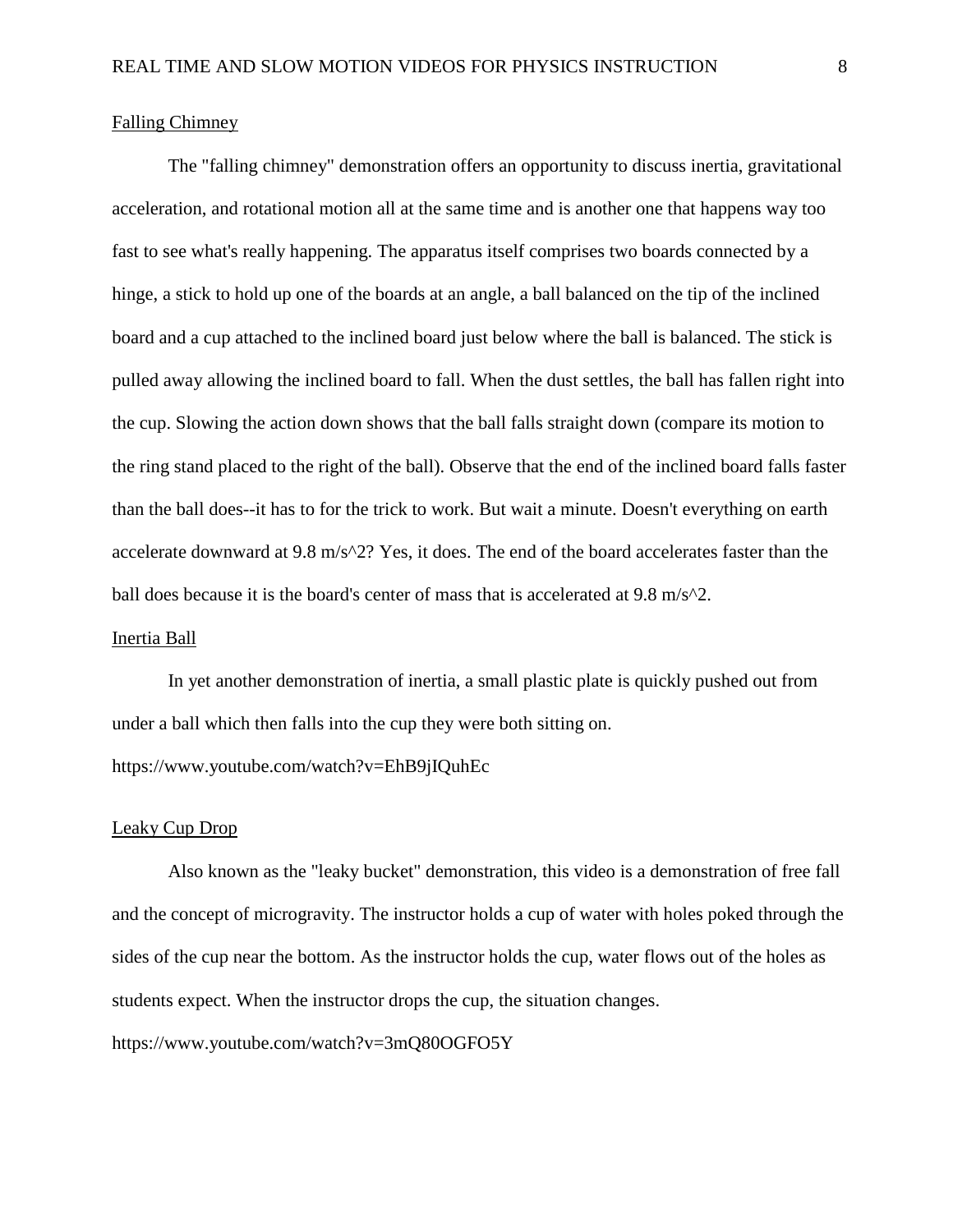#### Monkey Hunter 1

The "Monkey Hunter" demonstration (also known as "hunter and monkey" or "monkey and hunter" or "monkey and gun") is considered a real classic in the world of physics demonstrations. It's called this because of the (admittedly cruel-sounding) set-up for the demonstration: A hunter wants to shoot a monkey that is hanging from a branch high in a tree. The hunter knows, however, that the monkey will let go of the branch and drop to the ground at the exact instant that the bullet leaves the barrel of his rifle. In order to hit the monkey, should he aim his rifle directly at the monkey as it hangs in the tree or should he aim it at some point below the monkey. If he is to aim it below the monkey, how far?

In this series of three videos, no monkeys (nor Monkies) are harmed—not even stuffed ones; nor is a rifle used. This apparatus consists of a spring-loaded projectile launcher that fires a plastic ball toward a target. The target is a hollow red ball that is open at the bottom. (This opening makes version 3 of this series kind of interesting.) The launcher is aimed directly at the target as it hangs from an electromagnet that is turned off by the launcher just as the ball leaves the barrel.

In this version (version 1) of the video, the launcher is level with the target as it hangs there. The projectile is launched, the target falls, and the two balls intersect at about 2/3 of the way to the ground. In fact, an examination of each video shows that it doesn't matter what configuration exists, the projectile hits the target as long as it was aimed at the target prior to dropping (and the target isn't too far away).

https://www.youtube.com/watch?v=TjGgoufkoLI

#### Monkey Hunter 2

The "Monkey Hunter" demonstration (also known as "hunter and monkey" or "monkey and hunter" or "monkey and gun") is considered a real classic in the world of physics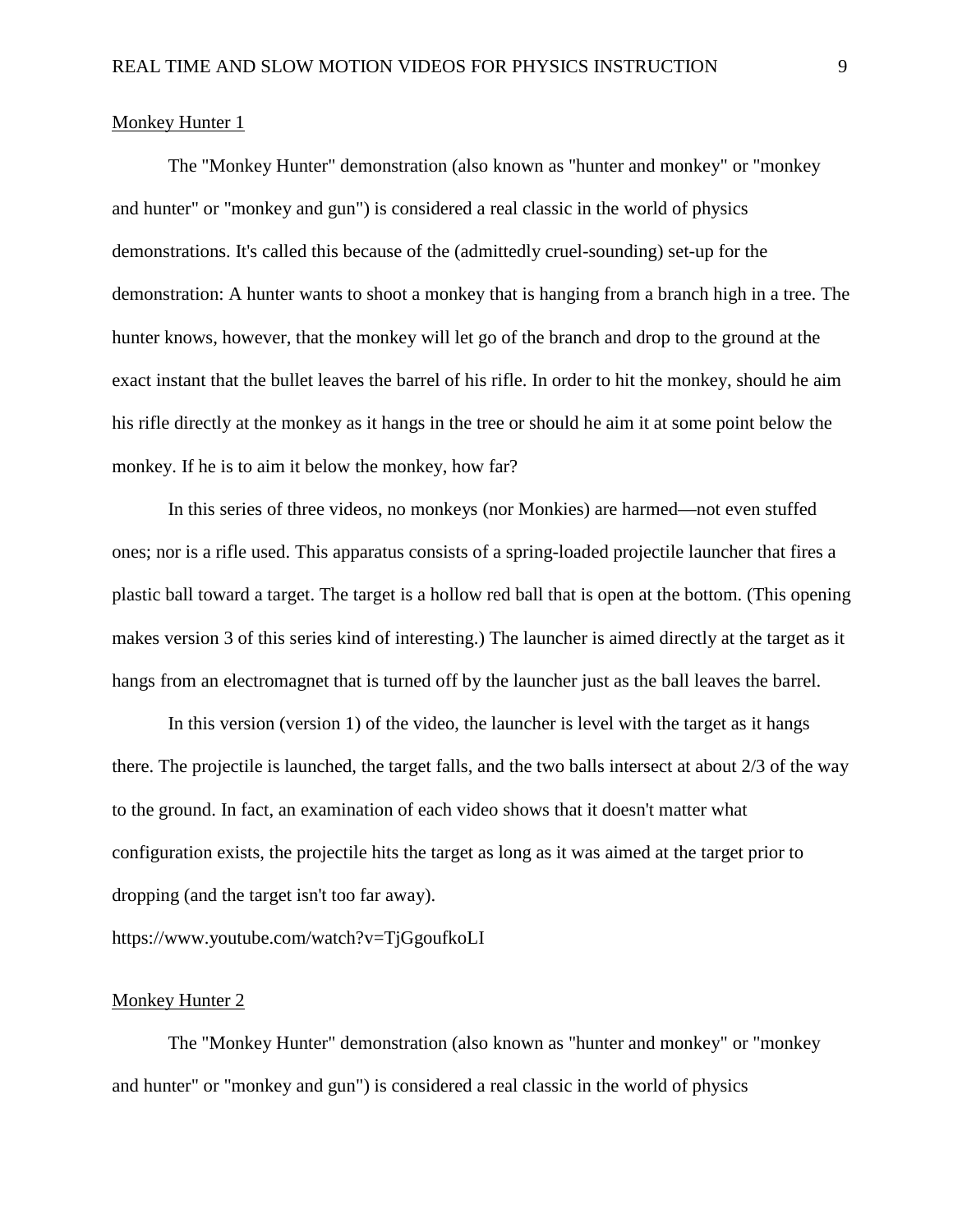demonstrations. It's called this because of the (admittedly cruel-sounding) set-up for the demonstration: A hunter wants to shoot a monkey that is hanging from a branch high in a tree. The hunter knows, however, that the monkey will let go of the branch and drop to the ground at the exact instant that the bullet leaves the barrel of his rifle. In order to hit the monkey, should he aim his rifle directly at the monkey as it hangs in the tree or should he aim it at some point below the monkey. If he is to aim it below the monkey, how far?

In this series of three videos, no monkeys (nor Monkies) are harmed—not even stuffed ones; nor is a rifle used. This apparatus consists of a spring-loaded projectile launcher that fires a plastic ball toward a target. The target is a hollow red ball that is open at the bottom. (This opening makes version 3 of this series kind of interesting.) The launcher is aimed directly at the target as it hangs from an electromagnet that is turned off by the launcher just as the ball leaves the barrel.

In this version (version 2) of the video, the launcher is at ground level and aimed at the hanging target. The projectile is launched, the target falls, and the two balls intersect at about a foot above the table. In fact, an examination of all three videos shows that it doesn't matter what configuration exists, the projectile hits the target as long as it was aimed at the target prior to dropping (and the target isn't too far away).

https://www.youtube.com/watch?v=fN3LvNgoNSE

#### Monkey Hunter 3

The "Monkey Hunter" demonstration (also known as "hunter and monkey" or "monkey and hunter" or "monkey and gun") is considered a real classic in the world of physics demonstrations. It's called this because of the (admittedly cruel-sounding) set-up for the demonstration: A hunter wants to shoot a monkey that is hanging from a branch high in a tree. The hunter knows, however, that the monkey will let go of the branch and drop to the ground at the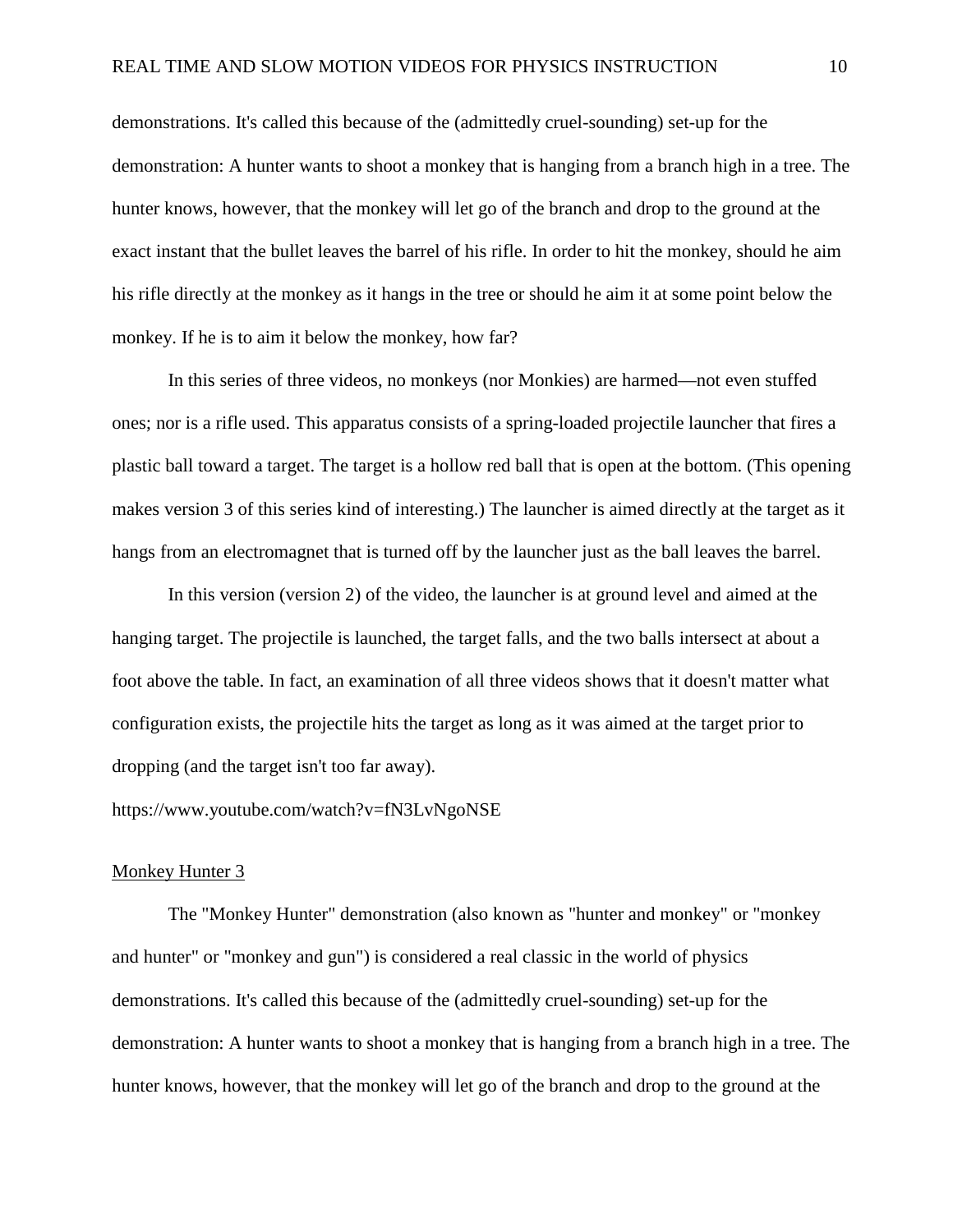exact instant that the bullet leaves the barrel of his rifle. In order to hit the monkey, should he aim his rifle directly at the monkey as it hangs in the tree or should he aim it at some point below the monkey. If he is to aim it below the monkey, how far?

In this series of three videos, no monkeys (nor Monkies) are harmed—not even stuffed ones; nor is a rifle used. This apparatus consists of a spring-loaded projectile launcher that fires a plastic ball toward a target. The target is a hollow red ball that is open at the bottom. (This opening makes this version of this series kind of interesting as you'll read below.) The launcher is aimed directly at the target as it hangs from an electromagnet that is turned off by the launcher just as the ball leaves the barrel.

In this version (version 3) of the video, the launcher is at ground level and aimed at the hanging target. Since we could not change the speed of our projectile, we moved the launcher and the target closer together. The projectile is launched, the target falls, and the two balls intersect at about half way down the ringstand. The projectile seems to disappear as it meets the target but what actually happened is that it went inside the hole in the bottom of the target and was expelled a little further down. (We couldn't have done this if we'd tried to.) An examination of all three videos shows that it doesn't matter what configuration exists, the projectile hits the target as long as it was aimed at the target prior to dropping (and the target isn't too far away). https://www.youtube.com/watch?v=UJKS36Fva7Q

#### LED Christmas Lights

This video shows two separate strings of LED Christmas lights bundled up. The bundle on the left is plugged into the wall and the bundle on the right is plugged into the other end of the first bundle so they are all wired in series. If you were to record these two bundles on your phone's camera—which typically records at about 30 frames per second (fps)—you might see the lights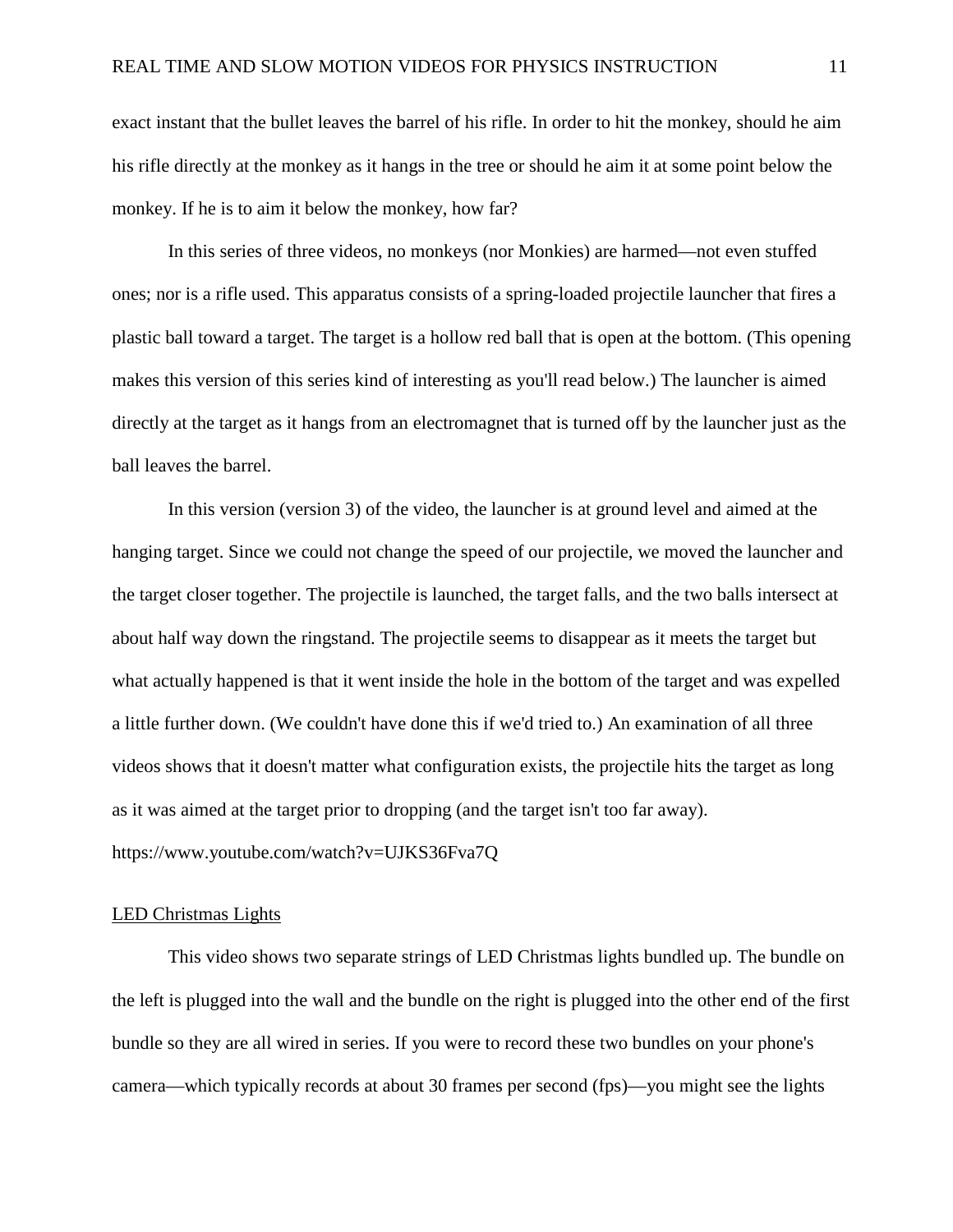flickering a bit. When we slow things down by a factor of eight (recording at 240 fps), we see more clearly that the lights are, indeed, blinking on and off. In this case we can actually see that the bundles blink alternately with one bundle on while the other bundle is off. The blinking is still pretty quick. Slowing things down to 1/16th of full speed (480 fps) makes the phenomenon easier to see and watching it at 3% of full speed (1000 fps) makes the blinking even more apparent.

Why are they blinking? LED, as you know, stands for Light Emitting Diode and diodes only allow electricity to flow in one direction. When electricity flows in the "forward" direction through an LED, it lights up. When electricity tries to flow in the "reverse" direction, it can't and the LED remains unlit. Since these LEDs are plugged into a 60 Hz AC power source, the electricity flow is changing direction 60 times each second. As a result, the LEDs are only lit for half of the cycle. In this example, the strings are plugged in so that the forward direction for each one is the opposite of the other and the first string is lit while the second is dark and vice versa.

You can confirm this explanation with this data: In the 240 fps recording, a complete cycle of the lights (on to off back to on) consistently takes 4 frames to occur. In the 480 fps recording, a cycle takes 8 frames. In the 1000 fps recording, a cycle takes between 16 and 17 frames (use 16.5 frames).

#### https://www.youtube.com/watch?v=jyvsckKkLxY

#### Simultaneous Drop

This demonstration is intended to show the independence of horizontal and vertical motion as well as the acceleration of a mass due to the force of gravity. The apparatus is designed to launch two identical projectiles at exactly the same time. One is dropped vertically and the other is launched horizontally. In the classroom, students are often advised to listen to the sound of the balls hitting the ground to determine which one lands first because it usually happens too fast to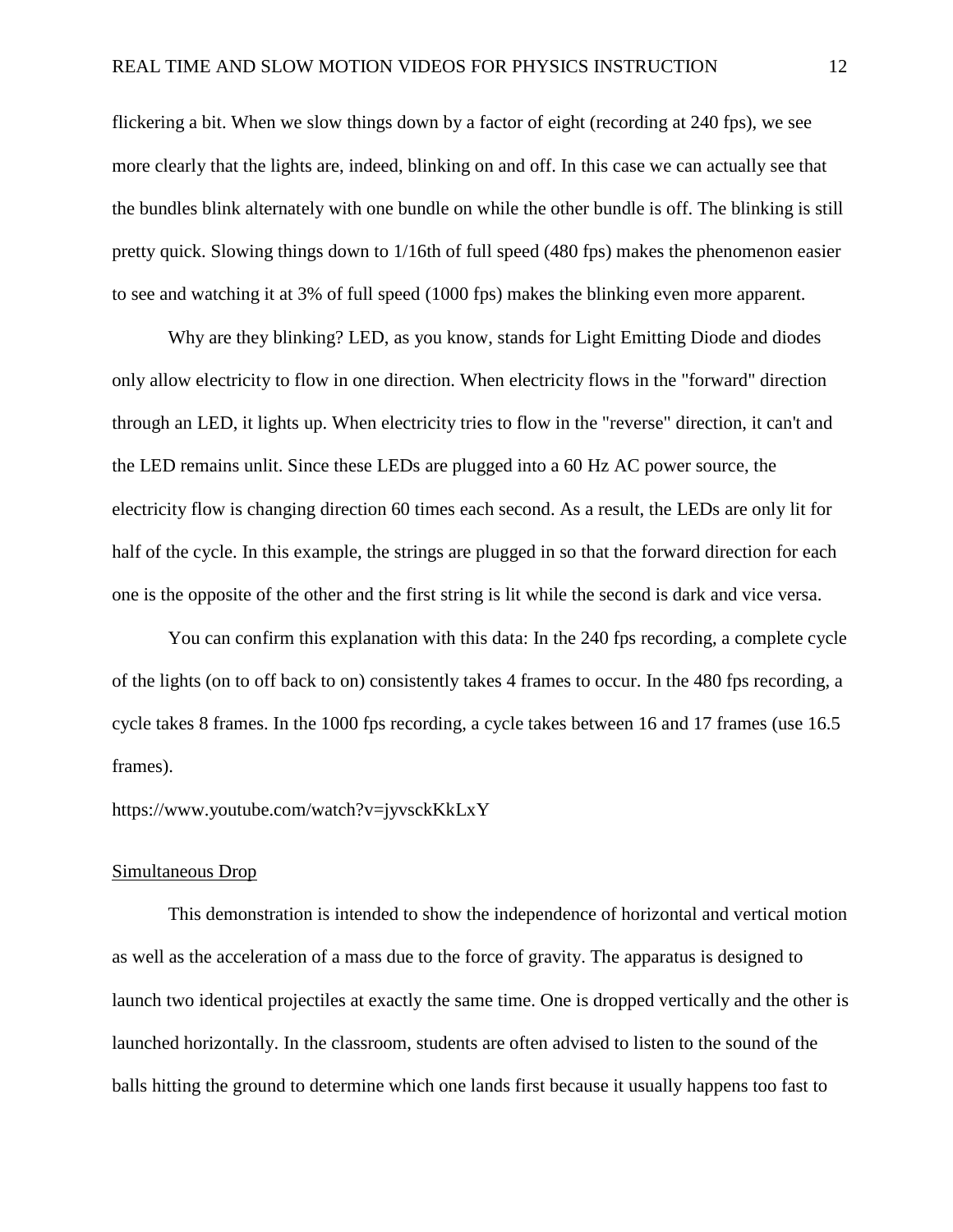see the result easily. If the instructor is lucky, the clicks of the projectiles hitting the floor will be virtually simultaneous. Achieving this result can, however, be difficult and this video gives you an idea of why this is. The apparatus used in this video is designed to be attached to a ringstand but, as you can see, ringstands weren't really designed to fire projectiles. Most of the time, though, the result achieved in the classroom is acceptable.

https://www.youtube.com/watch?v=uzaxTDx1KgE

#### Pen and Hoop Demonstration

In this demonstration of Newton's first law, a plastic bottle is placed on a table, an embroidery hoop is balanced on the open mouth of the bottle and (in this case) a marker pen is balanced on top of the hoop directly above the mouth of the bottle. When the hoop is snatched away, inertia causes the pen to remain in the same vertical position while gravity causes it to fall right into the bottle. The key to making this trick work is pulling the hoop away from the inside rather than pushing it away from the outside. Pulling the hoop from the inside causes the hoop to stretch side to side slightly, pulling the top edge down and away from the pen. With the hoop no longer in contact with the pen, the pen is free to fall straight down. In this video, the closeup of the pen/hoop interface shows the hoop's edge being pulled down and then, due to operator error, coming back up to hit the pen causing this attempt to fail.

https://www.youtube.com/watch?v=hO7qStk87ug

The following figures are images of some of the screens that appear on the YouTube channel where these videos are published.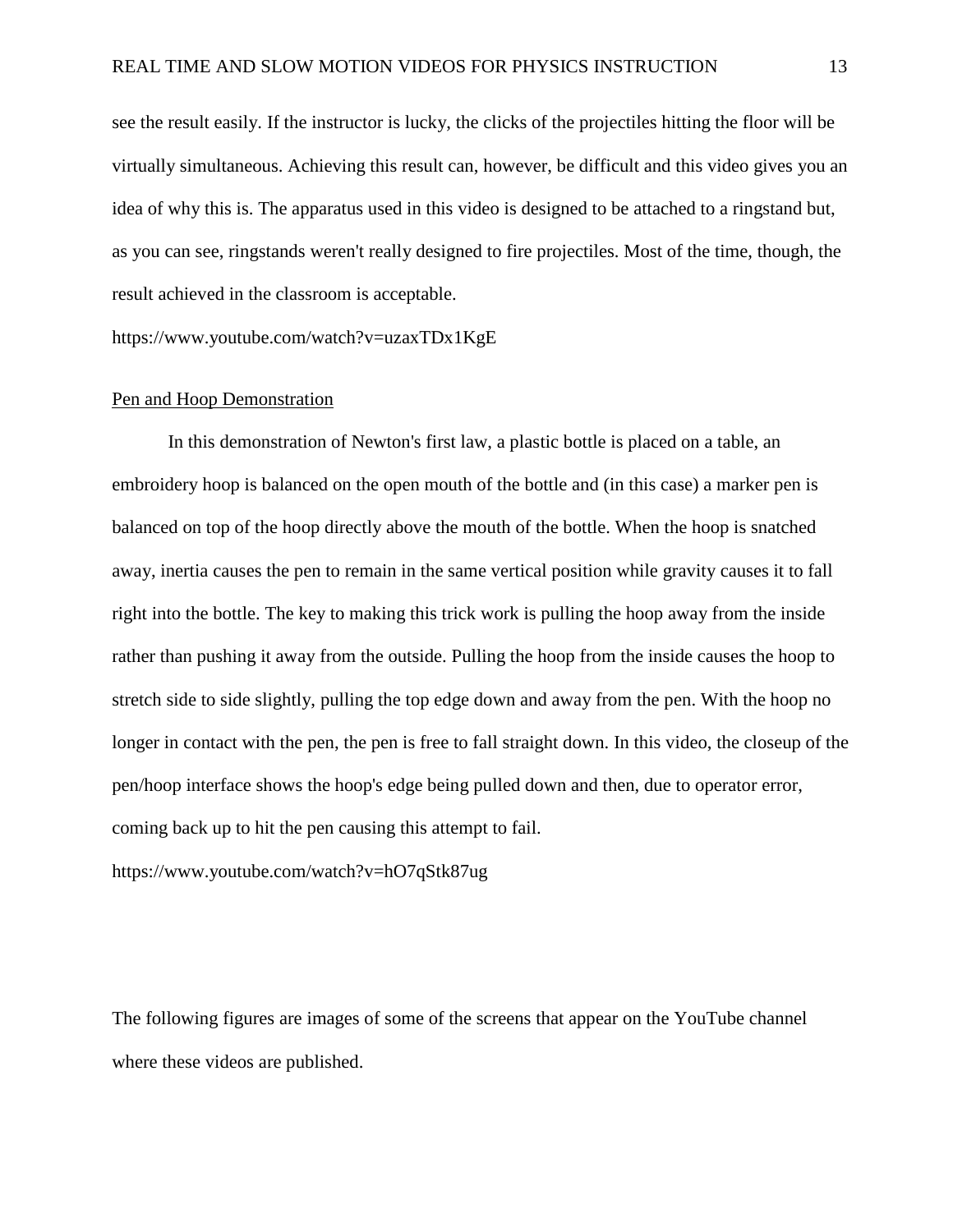### REAL TIME AND SLOW MOTION VIDEOS FOR PHYSICS INSTRUCTION 14



**Figure 1: Home page of Physics Videos YouTube channel**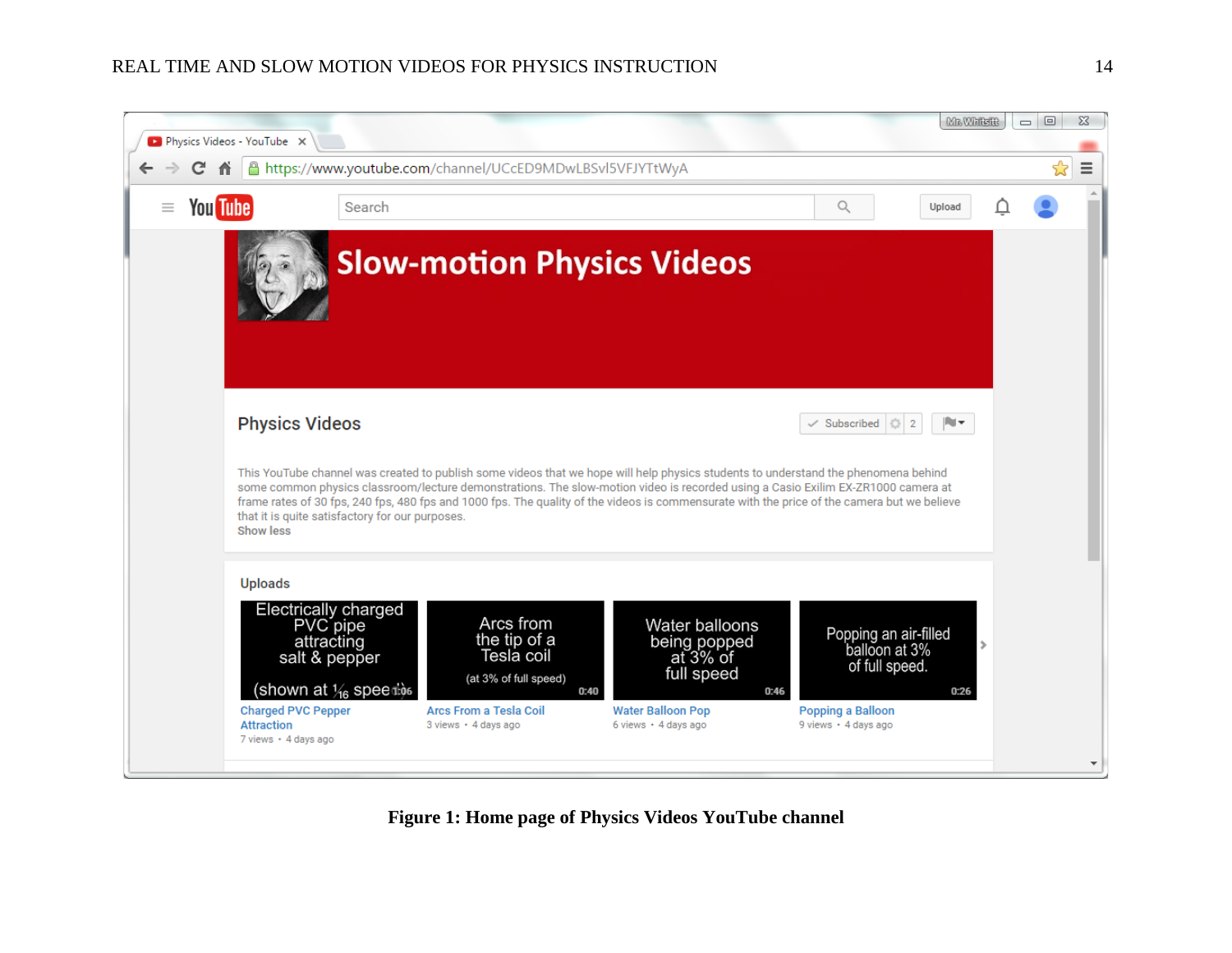

**Figure 2: Contents of the YouTube channel**